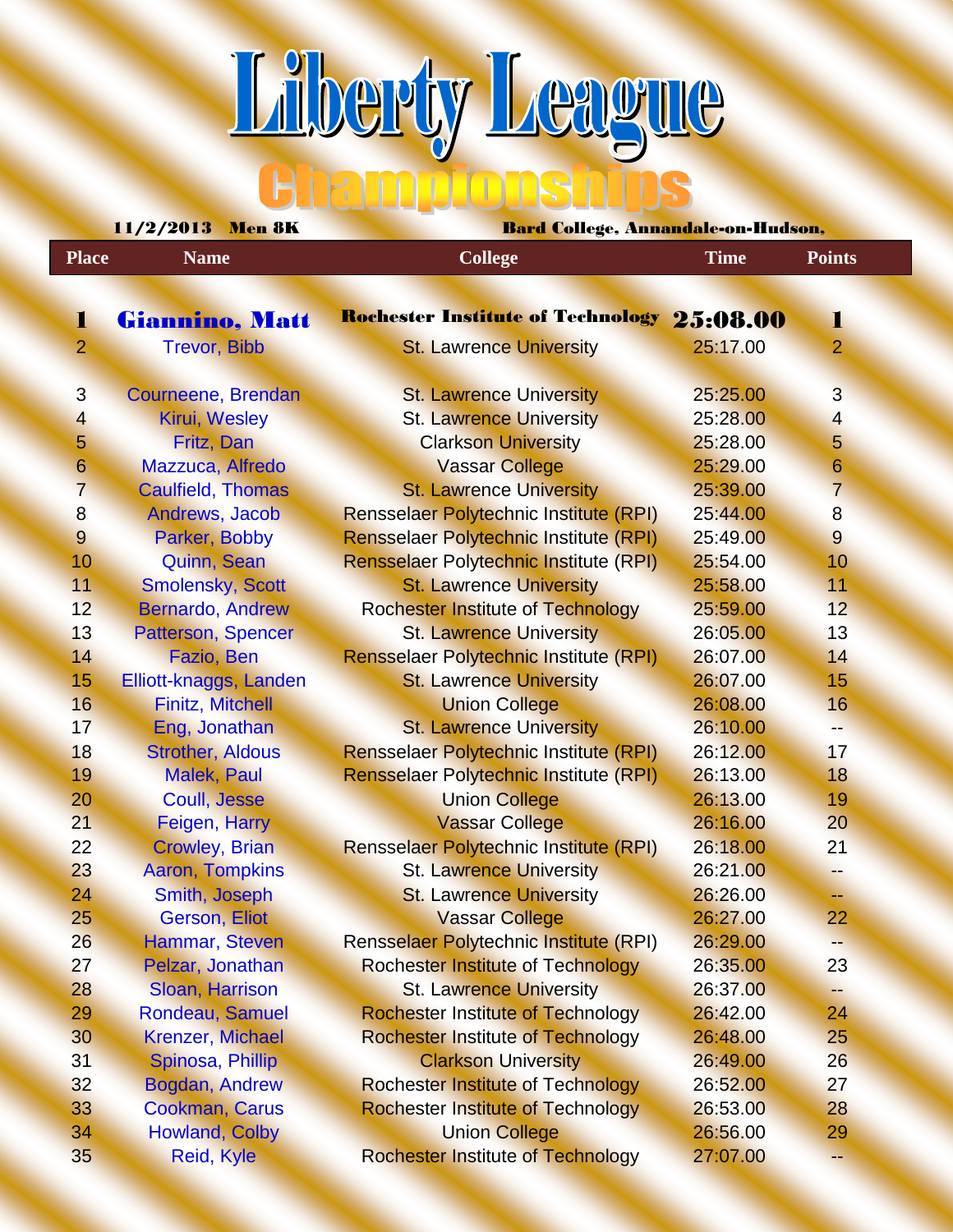| 36 | Jarombek, Andrew          | <b>St. Lawrence University</b>                | 27:12.00 |     |
|----|---------------------------|-----------------------------------------------|----------|-----|
| 37 | Kier, Ben                 | <b>Rochester Institute of Technology</b>      | 27:15.00 | -∸  |
| 38 | Hamouda, Adrian           | <b>Rochester Institute of Technology</b>      | 27:16.00 | -∸  |
| 39 | <b>Gumina, Tyler</b>      | <b>Rensselaer Polytechnic Institute (RPI)</b> | 27:17.00 | ÷   |
| 40 | Zorn, Justin              | <b>Union College</b>                          | 27:18.00 | 30  |
| 41 | Merkwan, Adam             | <b>Clarkson University</b>                    | 27:22.00 | 31  |
| 42 | Ash, Ryan                 | <b>Clarkson University</b>                    | 27:22.00 | 32  |
| 43 | Siddique, Bashir          | Rensselaer Polytechnic Institute (RPI)        | 27:23.00 | ÷÷  |
| 44 | Deer, Brian               | <b>Vassar College</b>                         | 27:23.00 | 33  |
| 45 | Salk, Grant               | <b>Rochester Institute of Technology</b>      | 27:26.00 | --  |
| 46 | Petramale, Steve          | <b>St. Lawrence University</b>                | 27:27.00 | --  |
| 47 | <b>Schaeffer, William</b> | <b>Vassar College</b>                         | 27:27.00 | 34  |
| 48 | Hardacre, Jason           | <b>St. Lawrence University</b>                | 27:29.00 | ÷   |
| 49 | Randle, Cal               | <b>Hobart College</b>                         | 27:30.00 | 35  |
| 50 | <b>Ballow, Mike</b>       | <b>Rochester Institute of Technology</b>      | 27:36.00 |     |
| 51 | Dowman, Jake              | <b>Clarkson University</b>                    | 27:40.00 | 36  |
| 52 | Orr, Andrés               | <b>Vassar College</b>                         | 27:40.00 | 37  |
| 53 | Lamarre, Robert           | Rensselaer Polytechnic Institute (RPI)        | 27:40.00 | ⊷   |
| 54 | <b>Wise, Charles</b>      | <b>Vassar College</b>                         | 27:44.00 | 38  |
| 55 | Debronsky, Mike           | <b>Rensselaer Polytechnic Institute (RPI)</b> | 27:46.00 | --  |
| 56 | Schwab, Christopher       | <b>Rochester Institute of Technology</b>      | 27:49.00 | --  |
| 57 | <b>Davis, Garrett</b>     | Rensselaer Polytechnic Institute (RPI)        | 27:51.00 | --  |
| 58 | Fishbein, Benjamin        | <b>St. Lawrence University</b>                | 27:52.00 | ⊷   |
| 59 | Bell, John                | <b>Clarkson University</b>                    | 27:57.00 | 39  |
| 60 | <b>Baker, Seth</b>        | <b>Rochester Institute of Technology</b>      | 28:0.00  | --  |
| 61 | <b>Schwartz, Brad</b>     | Rensselaer Polytechnic Institute (RPI)        | 28:01.00 | - 1 |
| 62 | <b>Smith, Colin</b>       | Rensselaer Polytechnic Institute (RPI)        | 28:04.00 | ÷÷  |
| 63 | Patrizio, Lukas           | <b>Clarkson University</b>                    | 28:11.00 | 40  |
| 64 | Saeger, Ryan              | <b>Union College</b>                          | 28:12.00 | 41  |
| 65 | <b>Klem, Andrew</b>       | <b>Clarkson University</b>                    | 28:12.00 | --  |
| 66 | <b>Cicciu, Matthew</b>    | <b>Rensselaer Polytechnic Institute (RPI)</b> | 28:16.00 | ⊷   |
| 67 | <b>Ledyard, Michael</b>   | <b>Hobart College</b>                         | 28:19.00 | 42  |
| 68 | <b>Bouton, Nick</b>       | <b>Clarkson University</b>                    | 28:27.00 | --  |
| 69 | Spragu, Christopher       | <b>Rensselaer Polytechnic Institute (RPI)</b> | 28:29.00 |     |
| 70 | Majer, Sean               | <b>Vassar College</b>                         | 28:31.00 | --  |
| 71 | <b>Traub, Weston</b>      | <b>Hobart College</b>                         | 28:34.00 | 43  |
| 72 | <b>Hatheway, Patrick</b>  | <b>Hobart College</b>                         | 28:35.00 | 44  |
| 73 | <b>Whaling, Barrett</b>   | <b>Rensselaer Polytechnic Institute (RPI)</b> | 28:38.00 |     |
| 74 | Crist, Ryan               | <b>Clarkson University</b>                    | 28:39.00 | --  |
| 75 | Carlin, Ori               | <b>Bard College</b>                           | 28:41.00 | 45  |
| 76 | <b>Schmidt, Nick</b>      | <b>Hobart College</b>                         | 28:45.00 | 46  |
| 77 | <b>Vick, Jeremy</b>       | <b>Union College</b>                          | 28:49.00 | 47  |
| 78 | Howk, Alex                | <b>Rochester Institute of Technology</b>      | 28:52.00 |     |
| 79 | Peterson, Michael         | <b>Rochester Institute of Technology</b>      | 28:54.00 | ÷÷  |
| 80 | Forti, Adam               | <b>Union College</b>                          | 28:54.00 | 48  |
| 81 | Serp, Logan               | <b>Vassar College</b>                         | 28:55.00 | ÷.  |
| 82 | Feola, Nolan              | Rensselaer Polytechnic Institute (RPI)        | 28:57.00 | --  |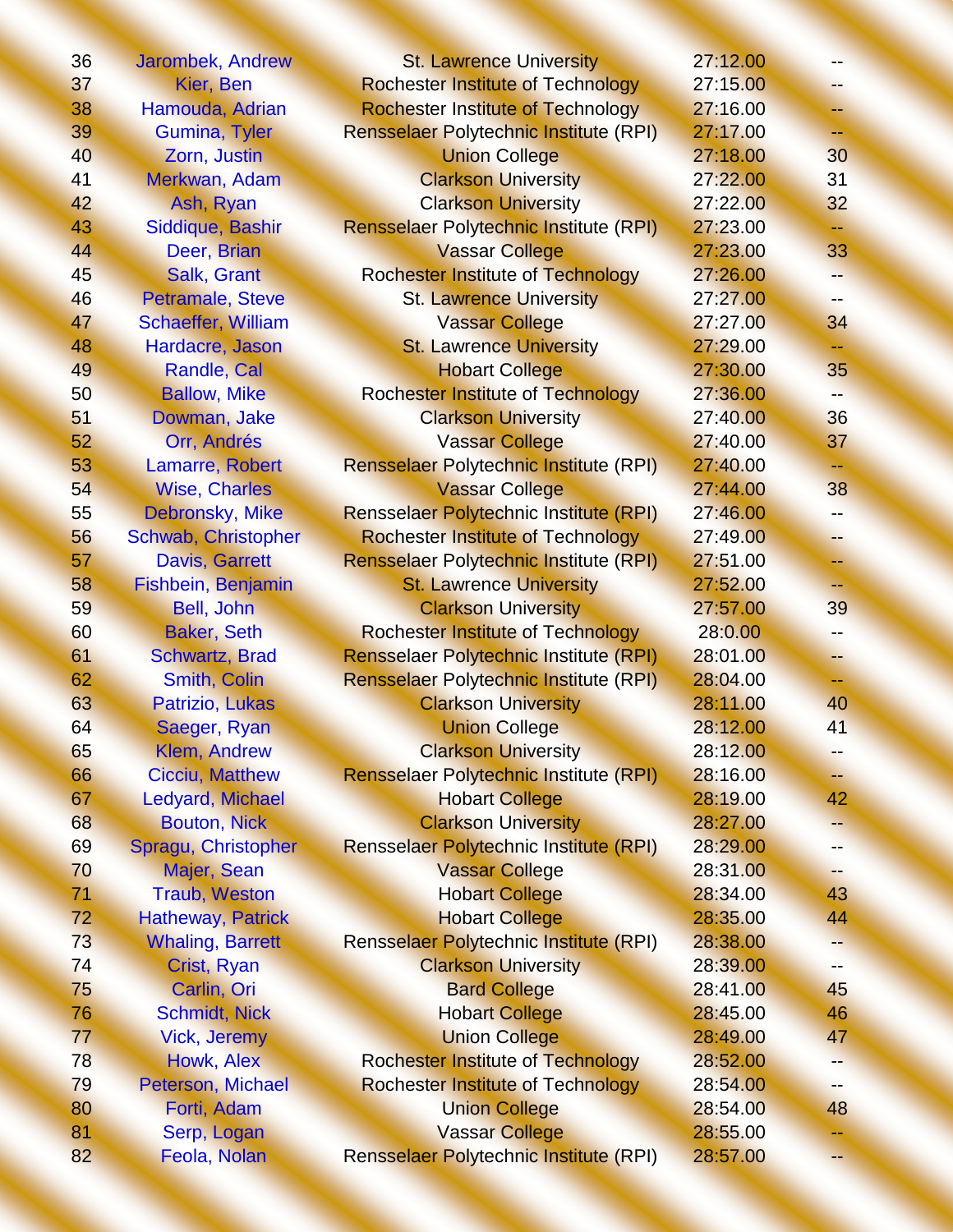| 83  | <b>Dewitt, Alex</b>    | <b>Clarkson University</b>                    | 28:58.00 |     |
|-----|------------------------|-----------------------------------------------|----------|-----|
| 84  | <b>Schaffer, Jesse</b> | <b>Hobart College</b>                         | 29:13.00 | 49  |
| 85  | Goodlad, Alex          | <b>Bard College</b>                           | 29:17.00 | 50  |
| 86  | <b>Wagner</b> , Ben    | Rensselaer Polytechnic Institute (RPI)        | 29:30.00 | ÷   |
| 87  | Denton, Brad           | <b>Clarkson University</b>                    | 29:33.00 |     |
| 88  | Servedio, Lorenzo      | <b>Clarkson University</b>                    | 29:38.00 | -≒  |
| 89  | Kunz, Alexander        | <b>Rensselaer Polytechnic Institute (RPI)</b> | 29:44.00 | ÷   |
| 90  | <b>Bruley, Steven</b>  | <b>Clarkson University</b>                    | 29:49.00 |     |
| 91  | <b>Weaver, Chase</b>   | <b>Clarkson University</b>                    | 29:51.00 | -∸  |
| 92  | <b>Reed, Eric</b>      | <b>Bard College</b>                           | 29:51.00 | 51  |
| 93  | Hatch, lan             | <b>Hobart College</b>                         | 29:57.00 | 52  |
| 94  | Vanderzee, Zach        | <b>Rensselaer Polytechnic Institute (RPI)</b> | 30:03.00 | цÞ. |
| 95  | Dannenberg, Kyle       | <b>Vassar College</b>                         | 30:05.00 | ∸   |
| 96  | Moore, Ryan            | <b>Hobart College</b>                         | 30:19.00 |     |
| 97  | Kelleher, Cam          | <b>Union College</b>                          | 30:20.00 |     |
| 98  | <b>Burnham, Austin</b> | <b>Union College</b>                          | 30:36.00 | ÷   |
| 99  | Kelly, Cam             | <b>Union College</b>                          | 30:42.00 | --  |
| 100 | Klementowski, Daniel   | <b>Hobart College</b>                         | 30:43.00 |     |
| 101 | Feldman, Max           | <b>Hobart College</b>                         | 30:49.00 |     |
| 102 | Kaya, Okan             | Rensselaer Polytechnic Institute (RPI)        | 30:51.00 | --  |
| 103 | Jones, Sam             | <b>Union College</b>                          | 31:04.00 | - 1 |
| 104 | Doran, Joe             | <b>Rochester Institute of Technology</b>      | 31:15.00 |     |
| 105 | Steiger, Aidan         | <b>Rochester Institute of Technology</b>      | 31:27.00 | --  |
| 106 | <b>Kane, Andrew</b>    | <b>Hobart College</b>                         | 31:31.00 |     |
| 107 | Schutzberg, Arthur     | <b>Union College</b>                          | 31:34.00 | --  |
| 108 | Lawrence, Jay          | <b>Bard College</b>                           | 31:36.00 | 53  |
| 109 | Pontaza, Josue         | <b>Bard College</b>                           | 31:39.00 | 54  |
| 110 | <b>Ulrich, Jake</b>    | <b>Union College</b>                          | 31:42.00 | --  |
| 111 | Hamilton, Lucas        | <b>Bard College</b>                           | 31:46.00 | 55  |
| 112 | <b>Mathieu, Greg</b>   | <b>Hobart College</b>                         | 32:02.00 | н.  |
| 113 | <b>Sayles, Kenny</b>   | <b>Union College</b>                          | 32:03.00 |     |
| 114 | Fine, Logan            | <b>Union College</b>                          | 32:13.00 |     |
| 115 | <b>Megathlin, Ben</b>  | <b>Union College</b>                          | 32:20.00 |     |
| 116 | Klementowski, Steve    | <b>Hobart College</b>                         | 32:41.00 |     |
| 117 | Smith, Henry           | <b>Hobart College</b>                         | 32:46.00 | ∽   |
| 118 | <b>Weiss, Nathan</b>   | <b>Hobart College</b>                         | 33:03.00 |     |
| 119 | Alcazar, Ryan          | <b>Bard College</b>                           | 33:13.00 | 56  |
| 120 | <b>Juarez, Victor</b>  | <b>Hobart College</b>                         | 34:23.00 |     |
| 121 | Casto, Ben             | <b>Rochester Institute of Technology</b>      | 35:31.00 | --  |
| 122 | <b>Phelps, Matt</b>    | <b>Bard College</b>                           | 36:29.00 | ÷.  |
| 123 | <b>Boehlert, Aaron</b> | <b>Bard College</b>                           | 36:51.00 |     |
| 124 | Moss, Josh             | <b>Hobart College</b>                         | 36:56.00 | ≕   |
| 125 | Wren, Chance           | <b>Bard College</b>                           | 38:29.00 | --  |
|     |                        |                                               |          |     |